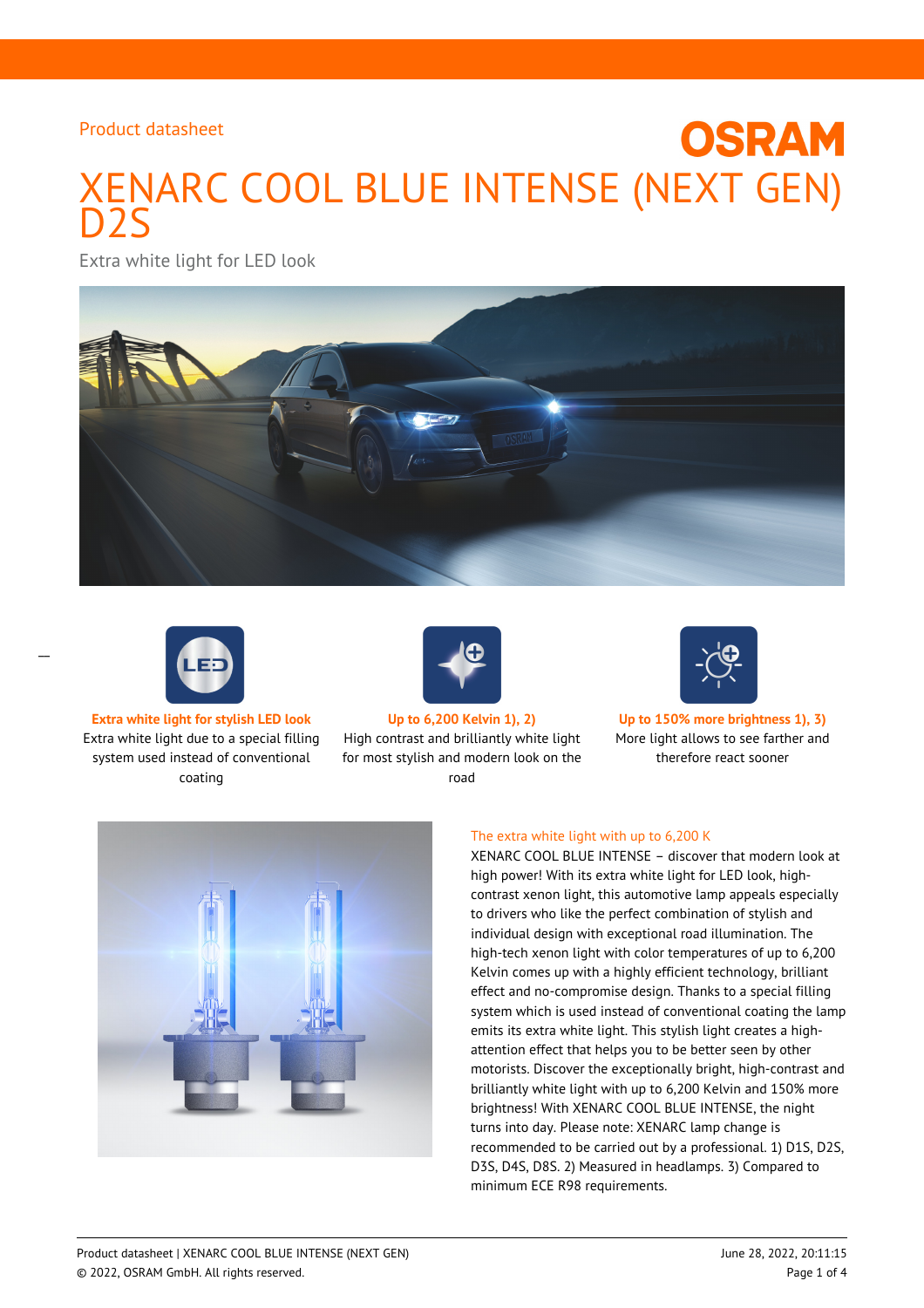## Technical data

## **Product information**

| Lamp types         | 1) D1S, D2S, D3S, D4S, D8S |
|--------------------|----------------------------|
| Measurement method | 2) Measured in headlamps   |

## **Electrical data**

| Power input           | 35 W    |
|-----------------------|---------|
| Nominal voltage       | 85.0 V  |
| Nominal wattage       | 35.00 W |
| <b>Test voltage</b>   | 13.5 V  |
| Power input tolerance | ±3%     |

## **Photometrical data**

| <b>Luminous flux</b>    | 3200 lm      |
|-------------------------|--------------|
| Luminous flux tolerance | ±15%         |
| Color temperature       | up to 6200 K |

## **Dimensions & weight**

| <b>Diameter</b>       | $9 \text{ mm}$ |
|-----------------------|----------------|
| <b>Product weight</b> | 16.10q         |
| Length                | 77.3 mm        |

## **Lifespan**

| Lifespan B3 | 1500 h |
|-------------|--------|
| Lifespan Tc | 3000 h |

## **Additional product data**

| Base (standard designation) |  |
|-----------------------------|--|
|                             |  |

## **Capabilities**

| $T_{\alpha}$<br>rechnology | HID |
|----------------------------|-----|
|                            |     |

## **Certificates & standards**

| <b>ECE category</b>       | D2S <sup>1</sup> |
|---------------------------|------------------|
| Approval marks - approval | E1 approval      |

 $1)$  To be operated only with approved electronic control gear

## **Environmental information**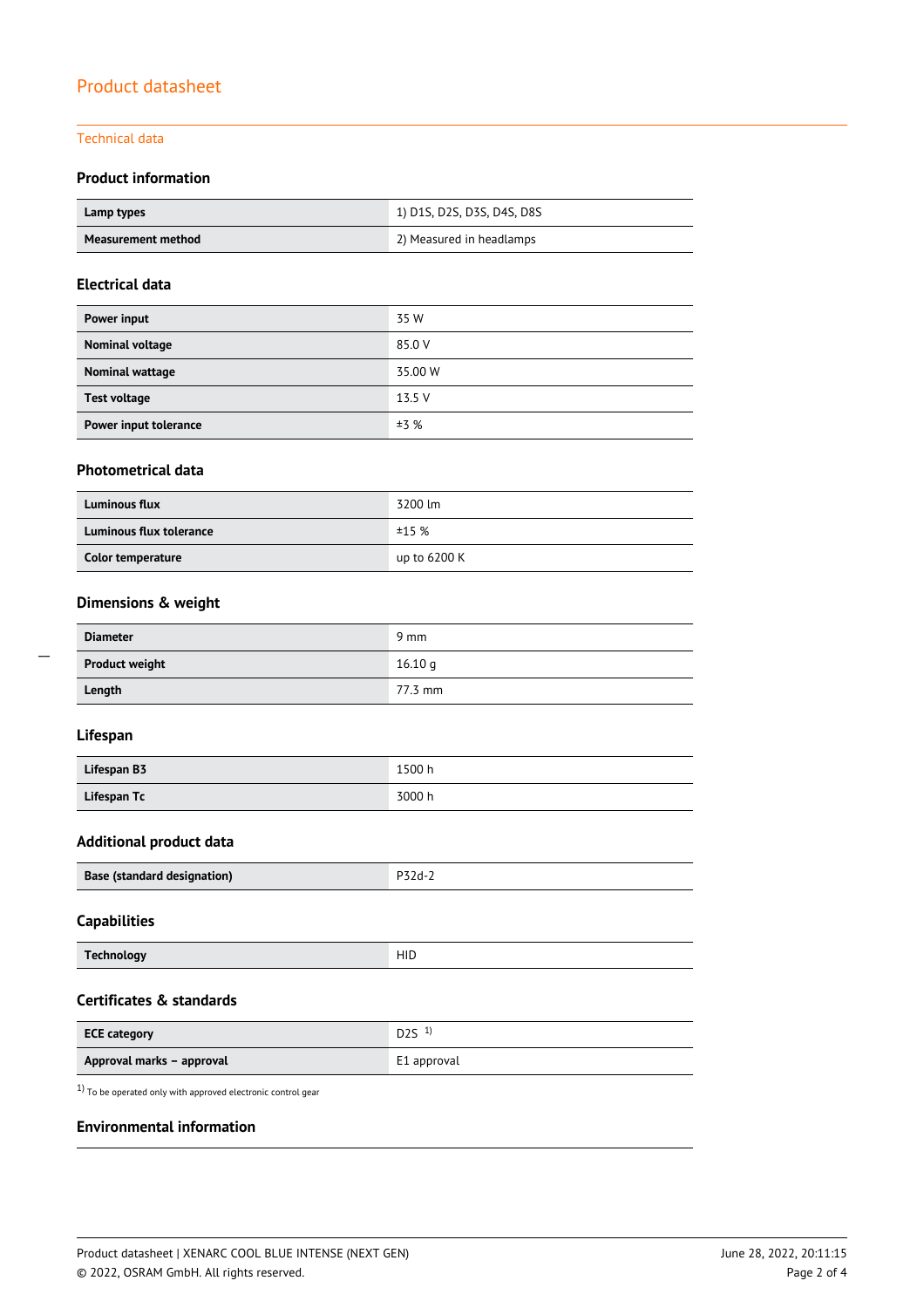## **Information according Art. 33 of EU Regulation (EC) 1907/2006 (REACh)**

| <b>Date of Declaration</b>        | 06-05-2022                                                                                                                                                                                                   |
|-----------------------------------|--------------------------------------------------------------------------------------------------------------------------------------------------------------------------------------------------------------|
| <b>Primary Article Identifier</b> | 4062172145190   4062172111362   4062172157353<br>  4062172159753   4062172159722                                                                                                                             |
| Candidate List Substance 1        | mercury                                                                                                                                                                                                      |
| CAS No. of substance 1            | 7439-92-1                                                                                                                                                                                                    |
| <b>Safe Use Instruction</b>       | The identification of the Candidate List substance is<br>sufficient to allow safe use of the article.                                                                                                        |
| Declaration No. in SCIP database  | ff5ea1f3-59b7-4444-a11a-a91a49ba53ad l<br>6d2e8706-1de6-4bd1-9f4a-23362490da32 l<br>461800a8-125a-4e8a-8fa5-ac7bbcd89674  <br>a2773c9d-530b-4a84-9648-d5d95fee875e  <br>492a6be7-3bef-4404-bc18-c7a7db73c31d |

#### Logistical Data

 $\overline{a}$ 

| <b>Product code</b> | <b>Product description</b>                 | Packaging unit<br>(Pieces/Unit) | <b>Dimensions (length</b><br>x width x height)     | <b>Volume</b>           | <b>Gross weight</b> |
|---------------------|--------------------------------------------|---------------------------------|----------------------------------------------------|-------------------------|---------------------|
| 4062172111362       | <b>COOL BLUE INTENSE</b><br>(NEXT GEN) D2S | Hard Cover Box<br>2             | 114 mm $\times$ 49 mm $\times$<br>$106 \text{ mm}$ | $0.58 \text{ dm}^3$     | 127.00 <sub>q</sub> |
| 4062172111379       | <b>COOL BLUE INTENSE</b><br>(NEXT GEN) D2S | Shipping carton box<br>4        | 122 mm $\times$ 106 mm $\times$<br>$121$ mm        | 1.56 dm <sup>3</sup>    | 328.00 g            |
| 4062172145268       | COOL BLUE INTENSE<br>(NEXT GEN) D2S        | Shipping carton box<br>48       | 371 mm x 256 mm x<br>232 mm                        | $22.03$ dm <sup>3</sup> | 4249.00 g           |
| 4062172157353       | <b>COOL BLUE INTENSE</b><br>(NEXT GEN) D2S | Folding carton box              | 53 mm $\times$ 46 mm $\times$<br>93 mm             | $0.23$ dm <sup>3</sup>  | 37.00 g             |
| 4062172157360       | <b>COOL BLUE INTENSE</b><br>(NEXT GEN) D2S | Shipping carton box<br>4        | 115 mm $\times$ 101 mm $\times$<br>$103$ mm        | 1.20 $\rm{dm^3}$        | 176.00 g            |
| 4062172157377       | <b>COOL BLUE INTENSE</b><br>(NEXT GEN) D2S | Shipping carton box<br>48       | 371 mm x 256 mm x<br>232 mm                        | $22.03$ dm <sup>3</sup> | 2423.00 g           |

The mentioned product code describes the smallest quantity unit which can be ordered. One shipping unit can contain one or more single products. When placing an order, for the quantity please enter single or multiples of a shipping unit.

## Download Data

| <b>File</b>                                                        |
|--------------------------------------------------------------------|
| 360 Degree Image<br>XENARC COOL BLUE INTENSE D2S 66240CBI 66240CBN |

#### **Safety advice**

XENARC lamps should be replaced by a qualified mechanic.